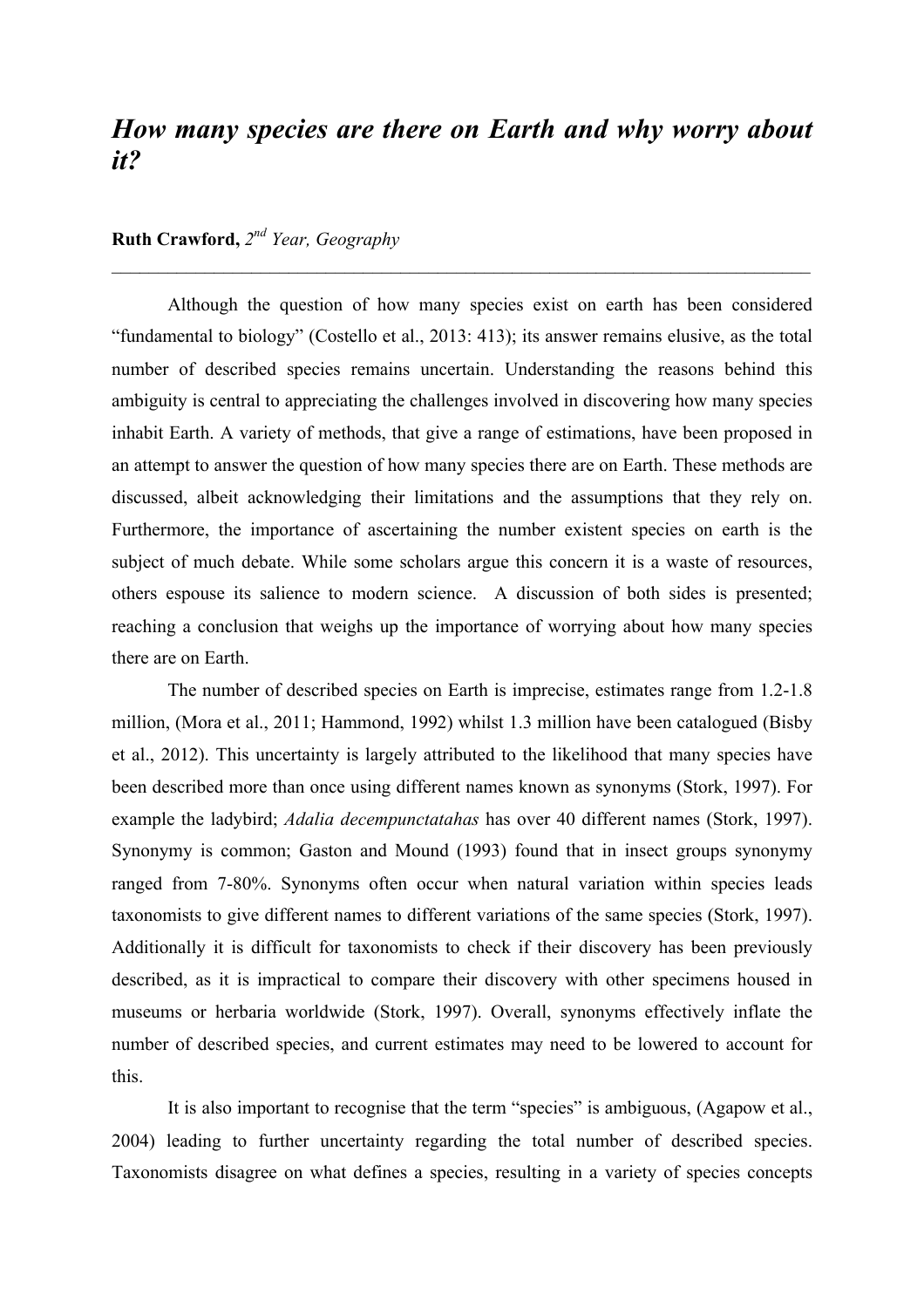(Lindenmayer and Burgman, 2005). The biological species concept is commonly used, and focuses on reproductive isolation as the main determinant of a species, whilst some taxonomists use the phylogenetic species concept, which uses evolutionary lineages to differentiate species (Lindenmayer and Burgman, 2005). Overall there are around 26 species concepts in use by different taxonomists (Wilkins, 2006). This variety of concepts creates an issue for calculating how many species there are because what is counted as a species using one concept might not be counted using a different concept. For example, when using the biological species concept 40-42 species of bird of paradise were counted in Australia but when using the phylogenetic species concept approximately 90 species were proposed (Cracraft, 1992). Therefore the number of species that are already described may have been influenced by different species concepts. Furthermore, it will be difficult to reach a precise total figure for the number of species on Earth whilst species are classified differently by different taxonomists. Overall, it is clear that currently the total number of species on Earth is uncertain. However many taxonomists have attempted to estimate the total figure using a variety of different methods.

One area of methodology to estimate the total number of global species is extrapolation from known macroecological patterns (Mora et al., 2011). For example, Raven ((1985) cited in May, 1992) cited the pattern that tropical regions claim about twice as many species of birds, mammals and other well documented macro fauna than those found in temperate regions. Temperate regions are better documented in terms of species than tropical regions, with two thirds of all described species being temperate (Raven, 1985 cited in May, 1992). If the ratio of mammals and birds between tropical and temperate regions is true for all species then the total number of species can be extrapolated using figures from the better sampled temperate regions, amplifying the currently described 1.5-1.8 million species to a total of 3-5 million (Raven, 1985 cited in May, 1992). Indeed, this method is limited, as it assumes that latitudinal gradient applies to all taxa. However, organisms including penguins, aphids and bees show richness peaks at intermediate or high latitudes, disproving this assumption (Gaston and Blackburn, 2002).

An alternative method of estimating the number of species is extrapolation from a sample. Erwin (1982) used data from a sample of canopy beetles, collected from the tree *Leuhea seemannii*, to propose that globally there could be 30 million arthropod species, a figure much higher than other methods suggest. Using sample data Erwin argued that the tropical tree *Luehea seemannii* has 163 host specific beetles. Erwin then relied on two assumptions to propose around 600 arthropod species were specific to each tropical tree: that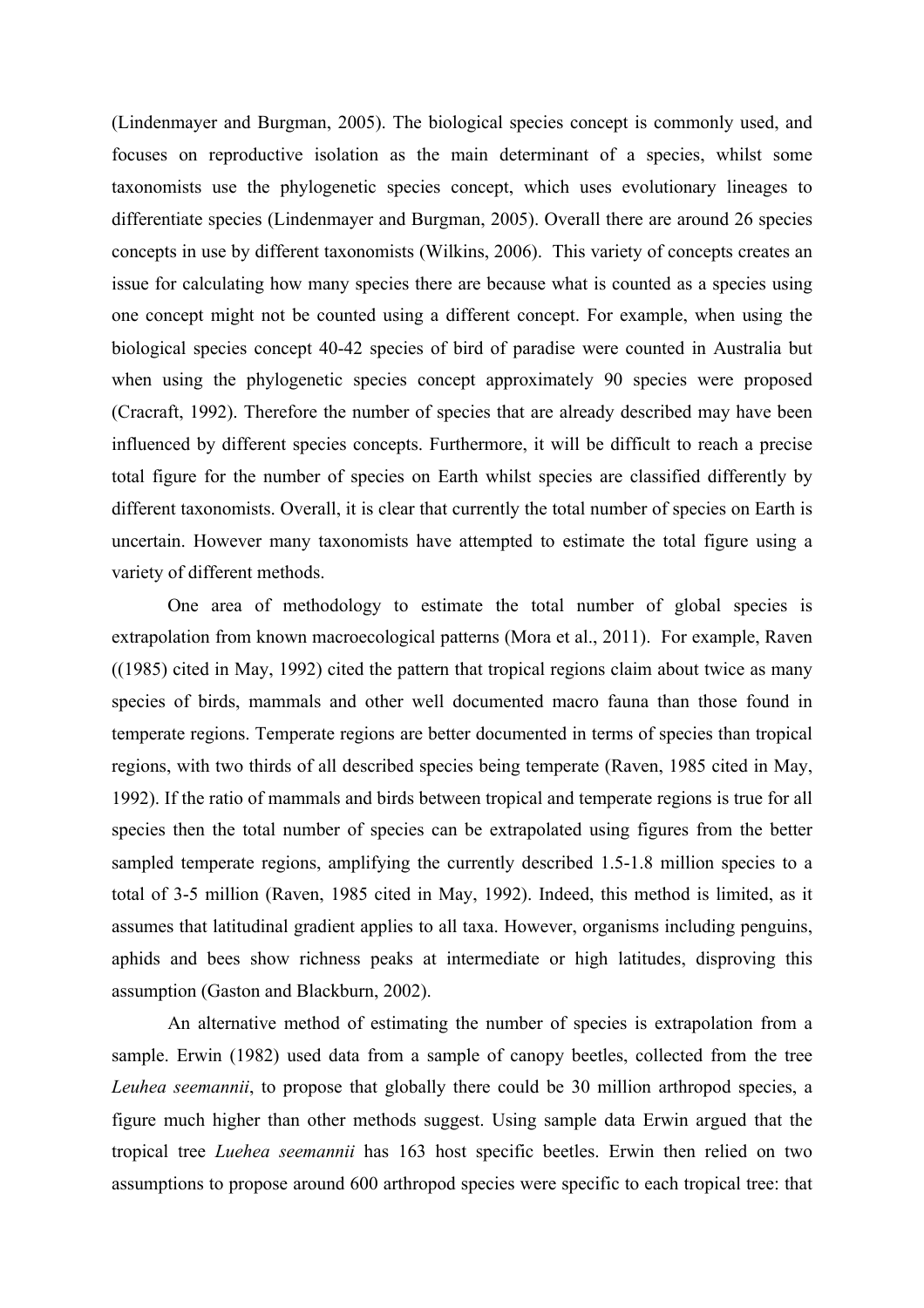the beetles represented 40% of all total arthropod species; and that there were twice as many species in the canopy than on the forest floor. Using this formula, and the estimation of 50000 tropical tree species, Erwin suggested there could be as many as 30 million species of tropical arthropods. However Erwin's method is criticised; his concept of host specificity is too simple as not all insects are specific to just one plant species (Stork, 1988), whilst his assumption that beetles represent 40% of tropical canopy arthropods is contested by Stork (1988) who argues 20% is more appropriate.

Gaston, (1991) in contrast, emphasises the importance of considering the specialist knowledge of taxonomic experts when estimating the total number of species on Earth. Gaston compiled and analysed information and opinions from taxonomic experts, concluding that the total number of insect species is likely to be around 5 million, a figure that contests Erwin's (1982) larger estimation. However Bouchet (2006) argues that taxonomists are often making educated guesses of total species numbers and authors may copy each other's guesses in order to create what seems like a safe consensus on the total number of species. Additionally Erwin (1991) claims the database used by Gatson is anecdotal and nonscientific.

Another approach has been proposed recently by Joppa et al. (2011) who applied a model of taxonomic effort over time to estimate that 10-20% of flowering plants are left to be described. However the model could be flawed as species description is no longer solely based on taxonomists but is increasingly influenced by molecular methods (Mora et al. 2011). Also using data on past description, Costello et al. (2011) recently used a nonhomogeneous renewal process model to predict that 24–31% more marine species and 21–29% more terrestrial species are left to be discovered. They suggest that there are 1.8–2.0 million species on Earth, a significantly lower estimation than the others. Costello et al. (2011) recognise that this could be underestimation as the data used is biased toward well-known taxa in better studied areas.

In contrast, Mora et al. (2011) also recently published an estimation of total global species, reaching the highest estimation of 8.7 million, using a method that relies on the taxonomical hierarchy. Mora et al. describe how the higher taxonomic classification of species follows a 'consistent and predictable pattern from which the total number of species in a taxonomic group can be estimated' (p1). This pattern is validated within well-known taxa and is then used to extrapolate the number of species across all the kingdoms of life, reaching a total prediction of 8.7 million eukaryotic species. However this method again relies on an assumption; that the pattern for well-known diversity applies to the lesser studied groups.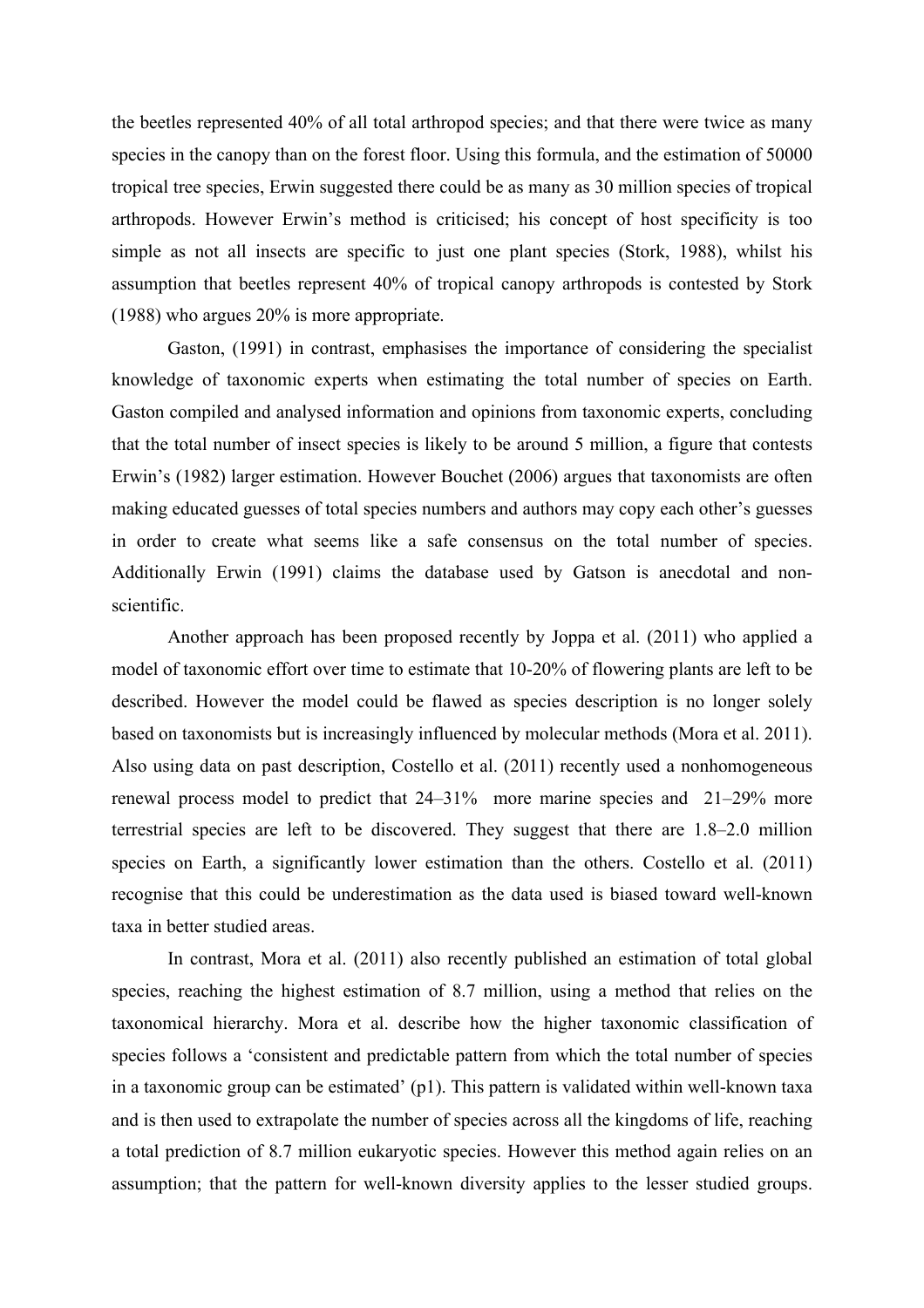This is a contested assumption as many argue that fungi, an understudied group, have much higher diversity than the 611000 fungi species that Mora et al. suggest (Blackwell, 2011).

Overall, there are a variety of methods that give a wide range of estimations for the total number of species on Earth. The disparity between the estimations suggests that we cannot be certain of total species numbers. Despite the limitations of estimation methods and the uncertainty involved in describing species, many argue that it is essential we endeavour to answer the question of how many species there are on Earth.

A powerful argument for finding how many species there are is that the number of species on Earth underpins the ecosystem services that humans depend on (May, 2011). May suggests that cataloguing all the species on Earth is fundamental for understanding the evolutionary and ecological processes that produce the biodiversity that supports humanity. Consequently, this knowledge will be increasingly important in understanding the threats facing humanity as species distributions change due to human activity. May also argues that further description of species could uncover their benefits for humanity. Additionally, discovering all the species on Earth plays a role in the well being of humanity, as it is important to satisfy the human desire to more fully understand our planet.

However, Erwin (1991) argues that determining the total number of species on Earth is like 'reaching for the stars' and that it is impossible for us to calculate the total number of species with the data we have. It is unlikely that we will discover all the species on Earth any time soon. Mora et al. (2011) estimate it could take 1200 years, 303,000 taxonomists and cost \$364 billion. This tremendous time and economic effort can be considered too great for the gains of reaching a number. Furthermore, the rate of species description will eventually decline as it becomes harder or impossible to find the rarer inconspicuous species (Costello et al., 2011), suggesting that the effort required is even greater than Mora et al. proposed. Despite this, if there is international cooperation to share taxonomic knowledge, fill the missing gaps and increase the number of people that could identify new species, describing all the unknown species could be possible within the next century (Costello et al., 2011).

However, it is important not to forget that the total number of species on Earth includes prokaryotes, and the vast number of prokaryotes makes counting them an infinite task (Curtis et al., 2002). A litre of seawater is thought to hold around 20000 species of bacteria (Amaral-Zettler et al., 2010), whilst 30 grams of forest soil contains around 500,000 species (Dykhuizen, 1998). High speciation rates and low extinction rates allow new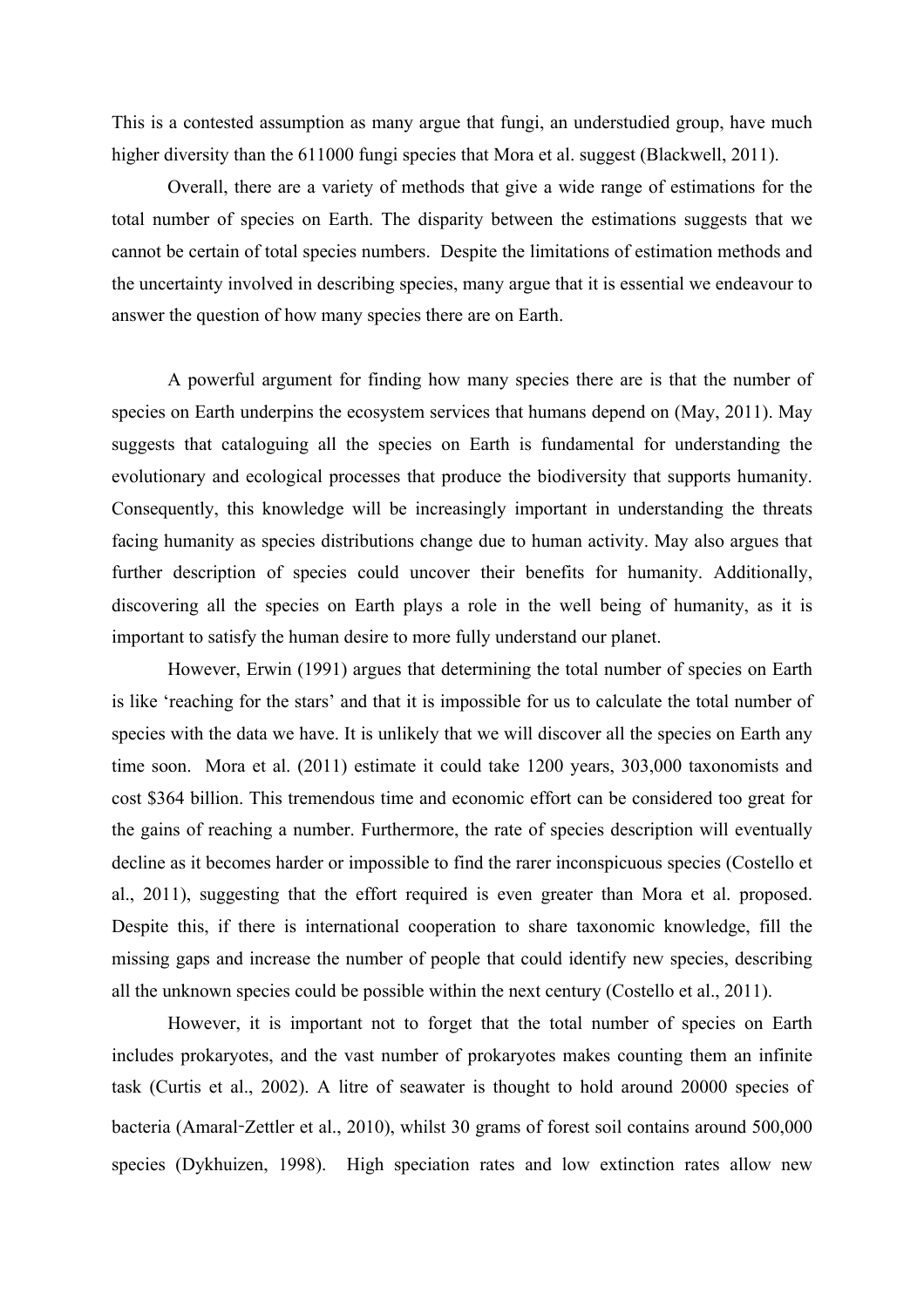prokaryote species to form faster than species become extinct accounting for this high diversity (Dykhuizen, 1998). Therefore, it can be argued that, we should not waste time postulating about the number of species there are on Earth when it remains impossible to ever know the number of prokaryote species. However, we need to find some way of assessing general prokaryote diversity to ensure that this diversity does not become unstable due to human actions (Dykhuizen, 1998), and that the critical processes that prokaryotes provide, such as regulating the composition of the atmosphere, are maintained (Ward, 2002). Advances in molecular biology technology and models of estimation using this data could potentially give us a better idea of prokaryote diversity (Ward, 2002).

It can be argued that trying to calculate the total number of species is not important, but that our focus should be on conserving species and avoiding species loss. Erwin (1991) suggests that it does not really matter how many species there are, the issue is the rate at which we are losing species. The current extinction rate is thought to be 100-1000 times the background level (Pimm et al., 1995), a rate that is largely unprecedented, except for during periods of mass extinctions, and that is attributed mainly to the 'size, growth and resource demands of the human population' (Gaston, 2005:239). It is important to avoid extinctions to maintain biodiversity for ecosystem services. The focus of research and resources should therefore not be on determining the total number of species but instead should be on conserving species and mitigating extinctions.

However, Stork (1993) argues that without knowing how many species there are, we cannot know how many we are losing or the distribution of extinction patterns, and therefore we cannot understand how to slow the rate of extinction. Mora et al. (2011) argue the rate of extinction is an incentive to discover all the species as it is likely that currently many species will go extinct before they are described. Additionally, many political decisions and conservation programmes require the number of species to inform their choices and objectives. For example, the Ugandan government conducted a biological inventory of 15000sq km of forest in order to choose the best sites for the protection of biodiversity (Howard et al., 1997). Evidence suggests biodiversity inventories are worthwhile when choosing protected areas, as conservation objectives are substantially more likely to be achieved (Balmford and Gaston 1999).

However it can be costly to conduct research for conservation decisions; the Ugandan forest biological inventory cost around \$1 million (Howard et al., 1997). Additionally, collecting data on new species takes time, and areas in need of immediate conservation programmes could be lost (Possingham et al., 2007). Furthermore, conservation methods can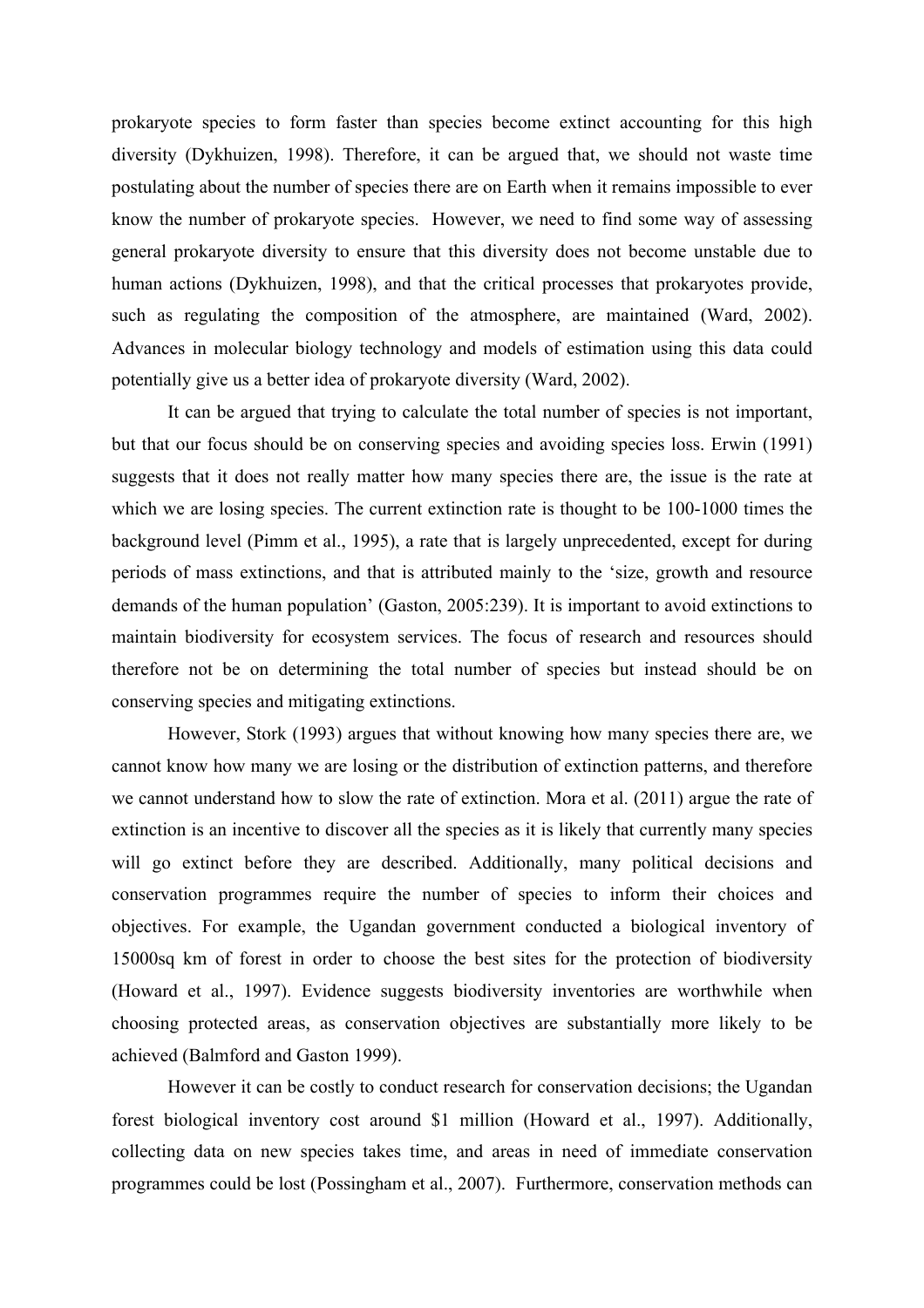be successful even when the species present are unknown. For example, efforts to conserve biodiversity surrogates such as well-known taxa or land classes are assumed to effectively conserve the unknown biodiversity (Rodrigues and Brooks, 2007).

The total number of species on Earth is currently unknown and enigmatic. Different methods suggest a range of estimations for the total but these methods are limited, and rely on assumptions, so cannot be quoted as the true figure. It is unlikely that a precise figure for the total number of species will be reached. Time and resources may be wasted on this tedious task when the focus should be on conservation and mitigating species extinction. Despite this, it can be seen that estimations and knowledge of species numbers can facilitate conservation efforts, and help us understand the effects of our actions on the ecosystems that humans rely upon. Consequently, a balance must be sought that maximises the success of conservation. Efforts to calculate the species on Earth should be conducted as an important conservation tool but these efforts should not compromise the resources for conservation more than necessary. Further research is necessary to find where this balance lies. Additionally, accurate methods of estimating species numbers should be developed, as they will guide conservation practices without the resource cost of describing all the species on Earth. Ultimately finding a balance, to achieve the most successful tools for conservation, should remain paramount as we attempt to mitigate biodiversity loss.

## **References**

Agapow, P.M., Bininda-Emonds, O.R.P., Crandall, K.A., Gittleman, J.L., Mace, G.M., Marshall, J.C., and Purvis, A. (2004) The Impact of Species Concept on Biodiversity Studies, *The Quarterly Review of Biology,* 79(2): 161-179.

Amaral-Zettler, L., Artigas, L.F., Baross, J., Bharathi, P.A., Boetius, A., Chandramohan, D., Herndl, G., Kogure, K., Neal, P., Pedrós-Alió, C., Ramette, A., Schouten, S., Stal, L., Thessen, A., Leeuw, J. and Sogin, M. (2010) Chapter 12: A Global Census of Marine Microbes, in McIntyre, A. (ed.) *Life in the World's Oceans: Diversity, Distribution, and Abundance*, Oxford: Wiley-Blackwell.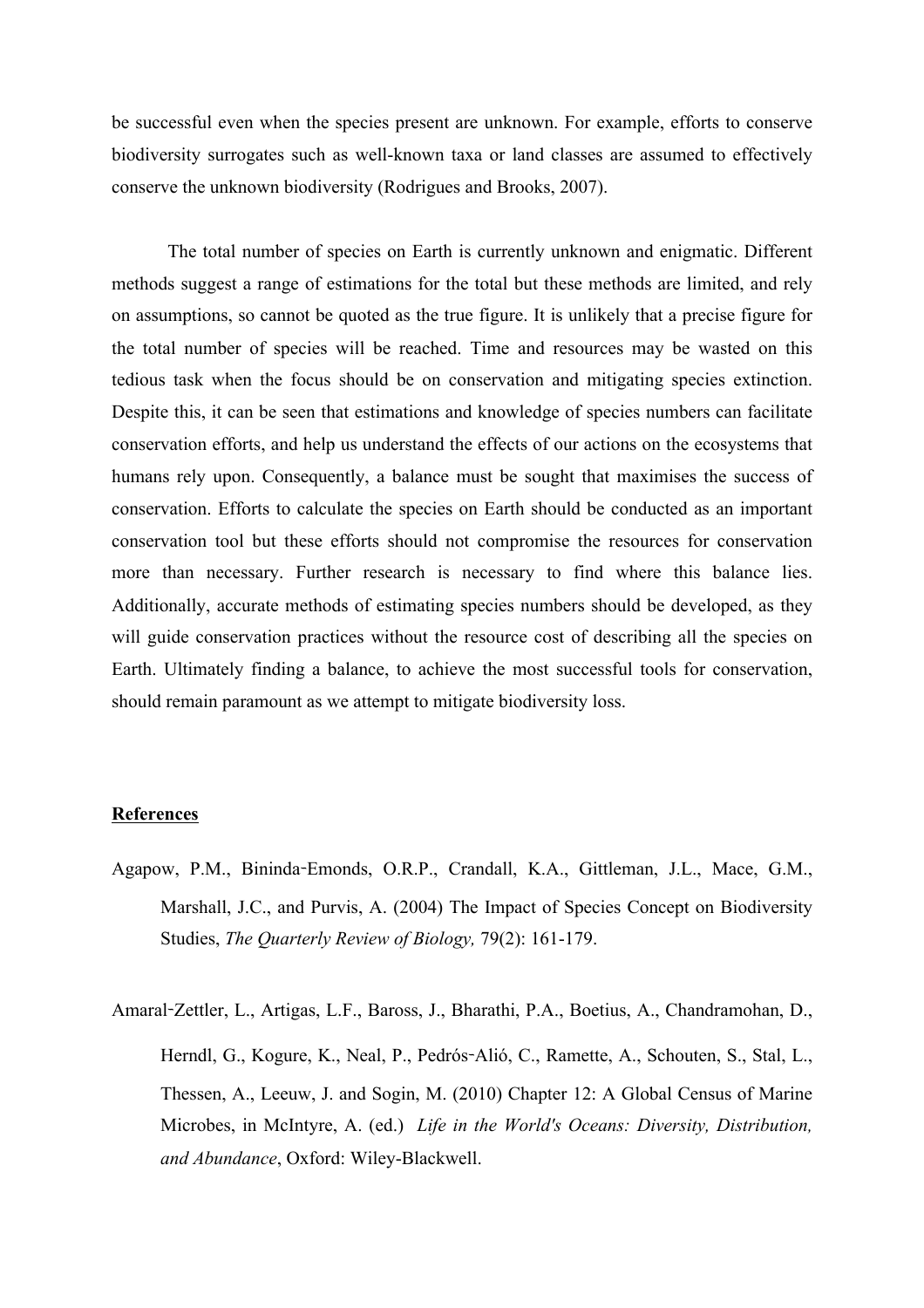- Balmford, A. and Gaston, K.J. (1999) Why biodiversity surveys are good value. *Nature,* 398: 204-205.
- Bisby, F., Roskov, Y., Culham, A., Orrell, T., Nicolson, D., Paglinawan, L., Bailly, N., Kirk P., Bourgoin, T., Baillargeon, G., Hernandez, F., (eds.) (2012) Species 2000 & ITIS Catalogue of Life, Species 2000: Reading, UK. (Digital resource) Available at: www.catalogueoflife.org/col/. (Accessed 25/10/12).
- Blackwell, M. (2011) The Fungi: 1, 2, 3 … 5.1 million species? *American Journal of Botany*, 98: 426–438.
- Bouchet, P. (2006) The magnitude of marine biodiversity, in Duarte, C.M. (ed.) *The exploration of marine biodiversity—scientific and technological challenges*, Bilbao: Fundación BBVA, 31-62.
- Costello, M.J., May, R. M., and Stork, N.E. (2013) Can We Name Earth's Species Before They Go Extinct?, *Science,* 339: 413- 416.
- Costello, M.J., Wilson, S. and Houlding, B. (2011) Predicting Total Global Species Richness Using Rates of Species Description and Estimates of Taxonomic Effort, *Systematic Biology*, 61: 871-883.
- Cracraft, J. (1992) The Species of The Birds-Of-Paradise (Paraisaeidae): Applying the Phylogenetic Species Concept to a Complex Pattern of Diversification, *Cladistics,* 8: 1–43.
- Curtis, T.P., Sloan, W.T. and Scannell, J.W. (2002) Estimating Prokaryotic Diversity and Its Limits. *Proceedings of the National Academy of Sciences of the United States of America,* 99: 10494-10499.
- Dykhuizen, D.E. (1998) Santa Rosalia revisited: Why are there so many species of bacteria? *Antonie Van Leeuwenhoek,* 73: 25-33.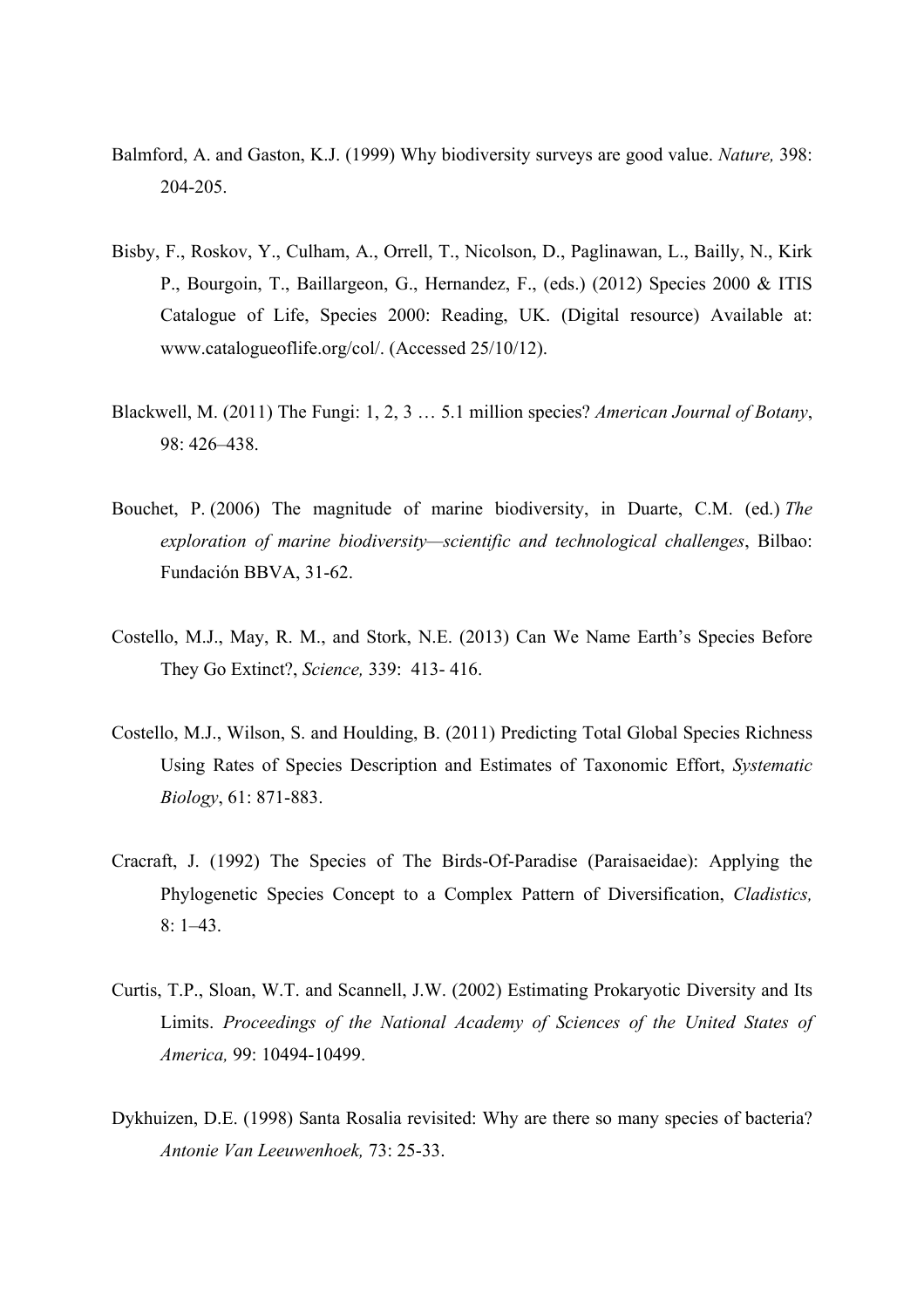- Erwin, T.L. (1982) Tropical forests: Their richness in Coleoptera and other arthropod species*, The Coleopterists Bulletin,* 36: 74-5.
- Erwin, T.L. (1991) How many species are there? Revisited. *Conservation Biology,* 5: 1-4.
- Gaston, K.J. (1991) The Magnitude of Global Insect Species Richness, *Conservation Biology,* 5(3): 283-296.
- Gaston, K.J. and Mound, L.A. (1993) Taxonomy, Hypothesis Testing and the Biodiversity Crisis, *Proceedings of the Royal Society B,* 251: 139-142.
- Gaston, K.J. and Blackburn, T. (2000) *Pattern and process in macroecology*, Oxford: Blackwell Publishing.
- Gaston, K.J. (2005) Biodiversity and extinction: species and people. *Progress in Physical Geography*, 29 (2): 239–247.
- Hammond, P.M. (1992) Species inventory, in Groombridge, B. (ed.) *Global Biodiversity. Status of the Earth's living resources*, London: Chapman and Hall, 17–39.
- Howard, P.C., Davenport, T. and Kigenyi, F. (1997) Planning conservation areas in Uganda's natural forests, *Oryx*, 31: 253–264.
- Lindenmayer, D.and Burgman, M. (2005) What should be conserved? In: *Practical Conservation Biology.* Melbourne: Csiro publishing.
- Joppa, L.N., Roberts, D.L. and Pimm, S.L (2011) How many species of flowering plants are there? *Proceedings of the Royal Society B,* 278: 554–559.
- May, R.M. (2011) Why Worry about How Many Species and Their Loss? *PLoS Biology*, 9(8).
- Mora, C., Tittensor, D.P., Adl, S., Simpson, A.G.B. and Worm, B. (2011) How Many Species Are There on Earth and in the Ocean? *PLoS Biology,* 9(8).